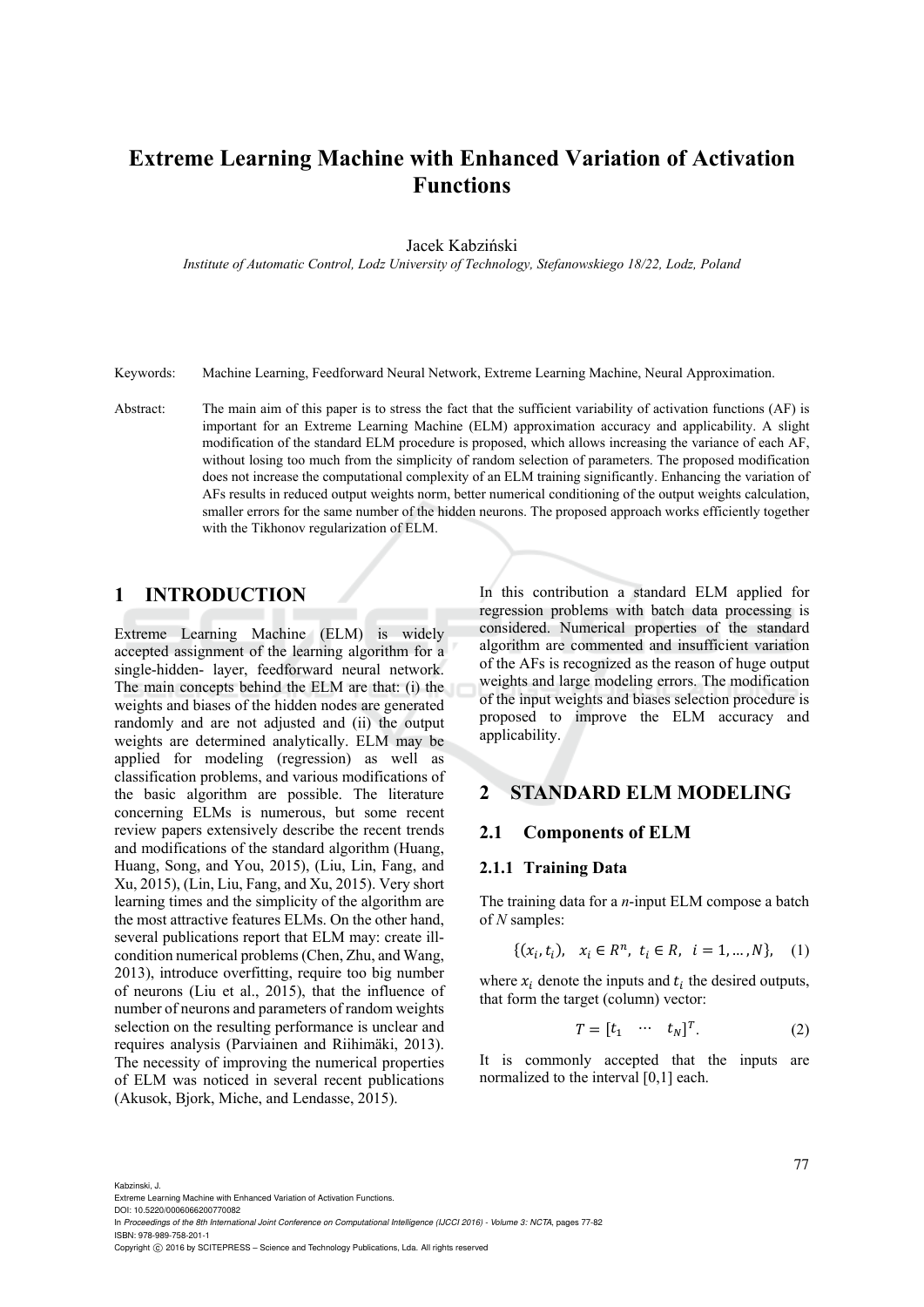#### **2.1.2 Hidden Neurons**

The single, hidden layer of *M* neurons transforms the input data into a different representation, called the feature space. The most popular are "projection-based neurons". Each *n*-dimensional input is projected by the input layer weights  $w_k^T = [W_{k,1} \dots \dots \dots W_{k,n}], k =$ 1,  $\cdot$  *M* and the bias  $b_k$  into the *k*-th neuron input and next a nonlinear transformation  $h_k$ , called activation function (AF), is applied to obtain the neuron output. The matrix form of the hidden layer performance on the batch of N samples is represented by a  $N \times M$ matrix:

$$
H = \begin{bmatrix} h_1(w_1^T x_1 + b_1) & \cdots & h_M(w_M^T x_1 + b_M) \\ \vdots & \ddots & \vdots \\ h_1(w_1^T x_N + b_1) & \cdots & h_M(w_M^T x_N + b_M) \end{bmatrix}.
$$
 (3)

Although it is not obligatory that the hidden layer must contain only one kind of neurons, it is usually the case. Any piecewise differentiable function may be used as activation function: sigmoid, hyperbolic tangent, threshold are among the most popular.

Another type of neurons used in ELM is "distancebased" neurons, such as Radial Basis Functions (RBF) or multi-quadratic functions. Each neuron uses the distance from the centroid (represented by  $w_k^T$ ) as the input to the nonlinear transformation (Guang-Bin Huang and Chee-Kheong Siew, 2004). The formal representation of ELM also generates the matrix similar to  $(3)$ :

$$
H = \n\begin{bmatrix}\nh_1(||w_1 - x_1||, b_1) & \cdots & h_M(||w_M - x_1||, b_M) \\
\vdots & \ddots & \vdots \\
h_1(||w_1 - x_N||, b_1) & \cdots & h_M(||w_M - x_N||, b_M)\n\end{bmatrix}.\n\tag{4}
$$

The acceptable number of neurons may be found using validation data, Leave-One-Out validation procedure, random adding or removing the neurons (Akusok et al., 2015) or ranking the neurons (Miche et al., 2010), (Feng, Lan, Zhang, and Qian, 2015), (Miche, van Heeswijk, Bas, Simula, and Lendasse, 2011).

The weights and the biases of the hidden neurons are generated on random. The uniform distributions in  $[-1,1]$  for the weights and in  $[0, 1]$  for the biases is the most popular choice. If the data are normalized to have the zero mean and the unit variance the normal distribution may be used to generate the neuron parameters (Akusok et al., 2015).

#### **2.1.3 Output Weights**

The output  $F$  of an ELM is obtained by applying the

output weights  $\beta$  to the hidden neurons, therefore the outputs for all samples in the batch are:

$$
F = H\beta. \tag{5}
$$

The output weights  $\beta$  are found by minimizing the approximation error:

$$
E = ||H\beta - T||^2. \tag{6}
$$

The optimal solution is:

$$
\beta_{opt} = H^+T,\tag{7}
$$

where  $H^+$  is the Moore–Penrose generalized inverse of matrix  $H$ .

The matrix *H* possesses *N* rows and *M* columns. If the number of training samples *N* is bigger than the number of hidden neurons  $M, N \geq M$ , and the matrix *H* has full column rank, then

$$
H^{+} = (H^{T}H)^{-1}H^{T}.
$$
 (8)

If the number of training samples *N* is smaller than the number of hidden neurons  $M$ ,  $N < M$ , and the matrix *H* has full row-rank, then

$$
H^{+} = H^{T} (HH^{T})^{-1}, \tag{9}
$$

but the last case is impractical in modeling.

#### **2.2 Numerical Aspects of ELM**

The calculation of the output weights is the most sensitive stage of the ELM algorithm and may be a reason for various numerical difficulties. Each of two ways may be selected to calculate  $\beta_{opt}$  : specialized algorithms for calculation of pseudoinverse (8), or simply, calculation of following matrices:

$$
\Lambda = H^T H, \ \Omega = HT, \ \beta_{opt} = \Lambda^{-1} \Omega. \tag{10}
$$

The computational complexity of both approaches is similar, but the second one is characterized by smaller memory requirements (Akusok et al., 2015). For the both approaches working with moderate condition number of  $H<sup>T</sup>H$  is crucial for the algorithm stability and is necessary to get moderate values of  $\beta_{opt}$ . Huge output weights may reinforce the round-off errors of arithmetical operations performed by the network and make the application impossible.

The well-known therapy for numerical problems in ELM caused by ill-conditioned matrix *H* is Tikhonov regularization of the least-square problem (Huang et al., 2015), (Akusok et al., 2015). Instead of minimizing (6), the weighted problem is considered, with the performance index: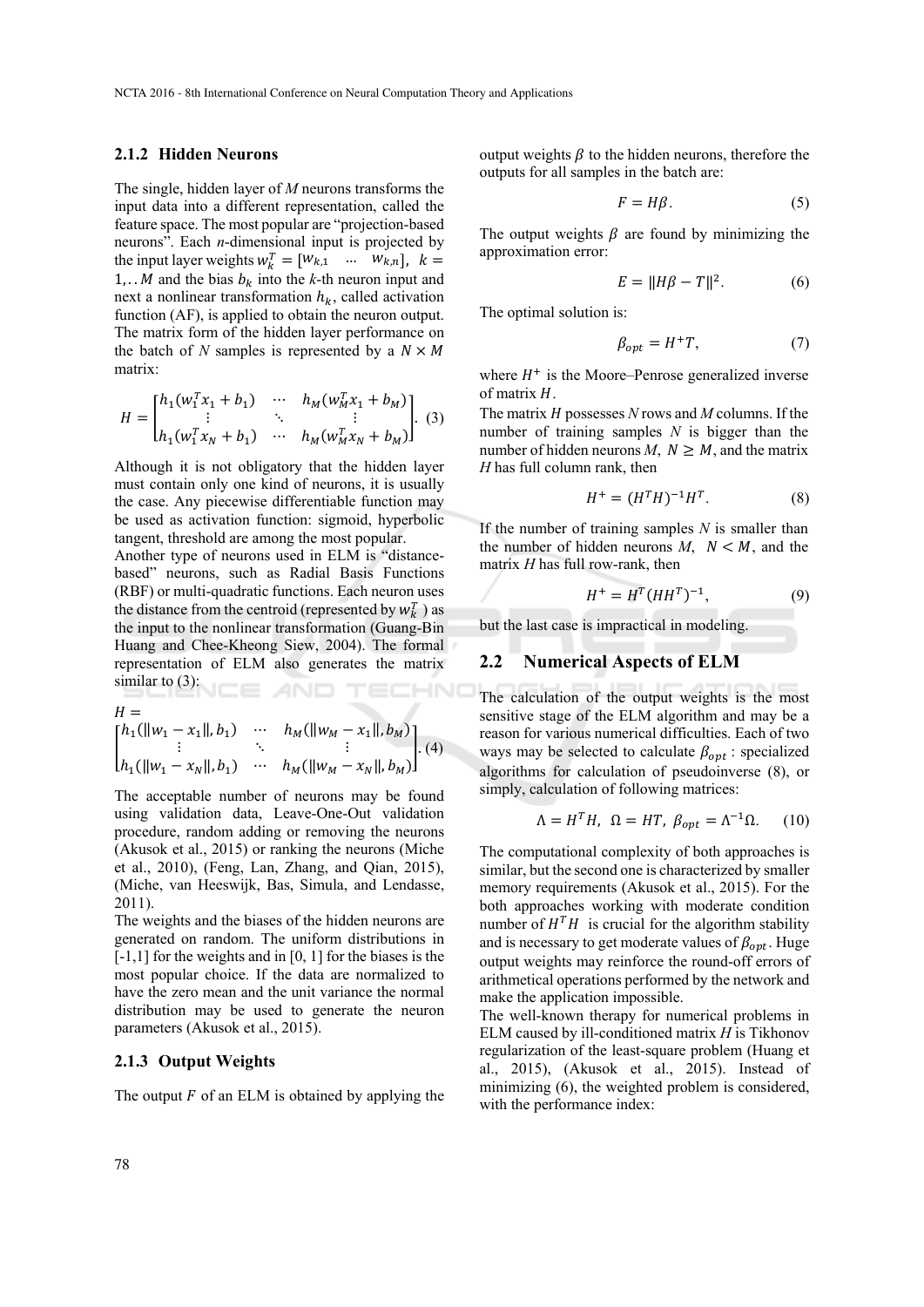$$
E_C = ||\beta||^2 + C||H\beta - T||^2, \tag{11}
$$

where  $C > 0$  is a design parameter. The optimal solution is:

$$
\beta_{Copt} = \left(\frac{1}{c}I + H^T H\right)^{-1} H^T T. \tag{12}
$$

Inevitably, this modification degrades the modeling accuracy. The proper choice of *C* depend on the problem structure and it is difficult to formulate general rules. The structure of the matrix *H* depends on the number of neurons, samples, and inputs, and on the shape of activations functions. The target vector has no influence on *H*.

To demonstrate that ill-conditioning of the matrix  $H<sup>T</sup>H$  may really cause problems, a simple example is demonstrated. Consider the sigmoid activation functions with input weights and biases taken randomly according to the uniform distribution in the interval [-1,1], samples selected according to the same distribution in the unit cube and calculate the  $cond(H<sup>T</sup>H)$ . The mean of condition coefficients obtained in 20 experiments, for several numbers of inputs is presented in fig. 1.

The number of hidden neurons was always smaller than a half of a number of samples. The condition number of  $H<sup>T</sup>H$  increases rapidly with a number of neurons and samples. Performing any calculations with the numbers as big as  $10^{14}$  in the matrix  $\Lambda^{-1}$  is not reasonable.

As it is visible, the problem of ill-conditioning escalates for small-dimensional modeling, paradoxically. The regularization is not able to solve this difficulty efficiently. To keep the condition number in reasonable constraints  $\frac{1}{c}$  < 10<sup>-5</sup> must be used, as it is presented in fig. 2. It is much bigger than typically applied values  $\frac{1}{c} = 50 \times machine$  epsilon.

# **3 ENHANCED VARIATION OF ACTIVATION FUNCTIONS**

The ELM is not able to learn the features from the data, as a fully trained neural network does. The randomly chosen weights happen to specify a linear mapping to the space of neuron arguments. Therefore the nonlinear mapping of the data into a feature space should be able to extract the features sufficient for predicting the target variable of a regression task. It is not achieved at all times if the typical rules of neuron construction (described in section 2) are applied.



Figure 1: Logarithm of the condition number of  $H<sup>T</sup>H$  as a function of batch size and the number of hidden neurons for different number of inputs.



Figure 2: Logarithm of the condition number of  $H<sup>T</sup>H$  as a function of batch size and the number of hidden neurons for different number of inputs and the regularisation parameter  $C = 10^5$ .

For instance consider a case with 4 neurons, 2 inputs, 100 samples, weights and biases selection according to the uniform distribution in [-1,1]. The mean condition number of  $H<sup>T</sup>H$  in 2000 experiments is ~  $10<sup>6</sup>$  and the exemplary plots of activation functions (from the last experiment) are presented in fig. 3.

It may be noticed that the activation functions are almost linear and that the range of theirs outputs is limited.

The importance of sufficient AFs variability was noticed previously (Parviainen and Riihimäki, 2013), (Kabziński, 2015). The challenge is to correct the random mechanism of weights and biases creation to increase variability without losing too much from the simplicity of random selection.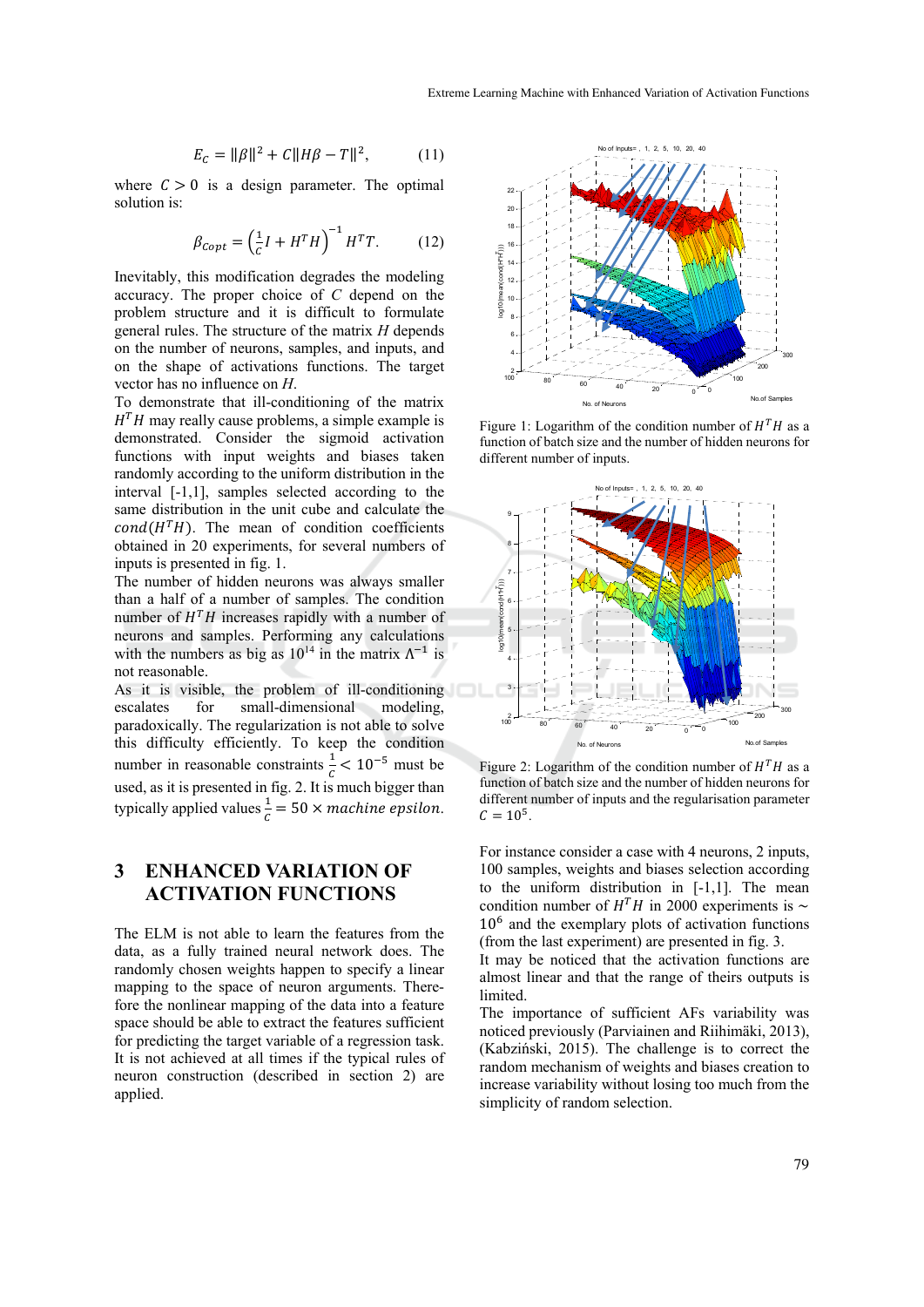

Figure 3: Plots of exemplary sigmoid activation functions obtained from a standard ELM.

For sigmoid AFs the following procedure may be proposed:

The first step to enlarge the variation of a sigmoid activation function is to increase the range of uniform random selection of input weights. It must be suitably fixed to guarantee that the sigmoid operation neither remains linear nor too strongly saturates in the input domain. Therefore the weights are selected from uniform random distribution in the interval  $[-q, q]$ . The values  $5 < q < 10$  seems suitable.

The selected weights for the *k*-th neuron are divided into positive and negative.

Next, the biases may be selected to ensure that the range of a sigmoid function is sufficiently large. The minimal value of the sigmoid function

$$
h_k(x) = \frac{1}{1 + exp(-\left(w_k^T x + b_k\right))} \tag{13}
$$

in the unit cube is achieved at the vertex selected according to the following rules:

$$
w_{k,i} > 0 \Rightarrow x_i = 0, w_{k,i} < 0 \Rightarrow x_i = 1 \ \ i = 1, ..., n,
$$
\n(14)

and equals

$$
h_{k,min} = \frac{1}{1 + exp(-(\sum_{i:w_{k,i} < 0} w_{k,i} + b_k))},\qquad(15)
$$

while the maximal value is achieved at the point given by:

$$
w_{k,i} > 0 \Rightarrow x_i = 1, w_{k,i} < 0 \Rightarrow x_i = 0 \ \ i = 1, ..., n
$$
\n(16)

and equals

$$
h_{k,max} = \frac{1}{1 + exp(-(\sum_{i:w_{k,i}>0} w_{k,i} + b_k))}.
$$
 (17)

Assuming that the minimal value of sigmoid AF should be smaller than the given  $r_1$ , and the maximal value should be bigger than  $r_2$ ,  $0 < r_1 < r_2 < 1$ yields the range for the bias selection. It follows from the inequalities

$$
h_{k,min} < r_1, \ h_{k,max} > r_2,\tag{18}
$$

that the bias  $b_k$  should be selected on random, uniformly from  $b_k \in [\bar{a}, \tilde{a}]$ , where

$$
\bar{a} = -\sum_{i:w_{k,i}>0} w_{k,i} - \ln\left(\frac{1}{r_2} - 1\right),\tag{19}
$$

$$
\tilde{a} = -\ln\left(\frac{1}{r_1} - 1\right) - \sum_{i:w_{k,i} < 0} w_{k,i}.\tag{20}
$$

Of course, this approach does not guarantee that the range of the AF will be  $[r_1, r_2]$ , as the parameters are still random variables, but at least has chance to be. A similar strategy may be applied for other "projection based" AFs.

# **4 EFFECTIVENESS OF ELM WITH ENHANCED VARIATION OF ACTIVATION FUNCTIONS**

To demonstrate the effectiveness of the proposed method, consider a two-dimensional function

$$
z = \sin(2\pi(x_1 + x_2), x_1, x_2 \in [0,1].
$$
 (21)

200 samples selected on random constitute the training set, and 100 samples the testing sets. The surface (21) was modeled by the standard ELM (S-ELM), ELM with the enhanced variation of AFs (EV-ELM) with parameters  $r_1 = 0.1, r_2 = 0.9$ , standard ELM with regularization (R-ELM) and ELM with regularization and the enhanced variation of AFs  $(EV-R-ELM)$  with parameters  $C = 10^5$ ,  $r_1 =$  $0.1, r_2 = 0.9.$ 

In fig. 4,5 the modeling errors and the conditioning of S-ELM and EV-ELM are compared. Application of EV-ELM allows smaller modeling errors and far better numerical properties of the obtained model. The output weights are  $\sim 10^7$  times smaller in EV-ELM then in S-ELM.

The reason for this improvement is visible in fig. 6 where the plots of 4 AFs (selected from 60) are presented. Fig. 6 and 3 demonstrate that in EV-ELM AFs are nonlinear and cover wider subinterval in [0,1], however not all of them vary from  $r_1$  to  $r_2$ .

The advantage of EV-ELM is even more obvious if it is applied together with the regularization. Fig. 7, 8 demonstrate the comparison between R-ELM and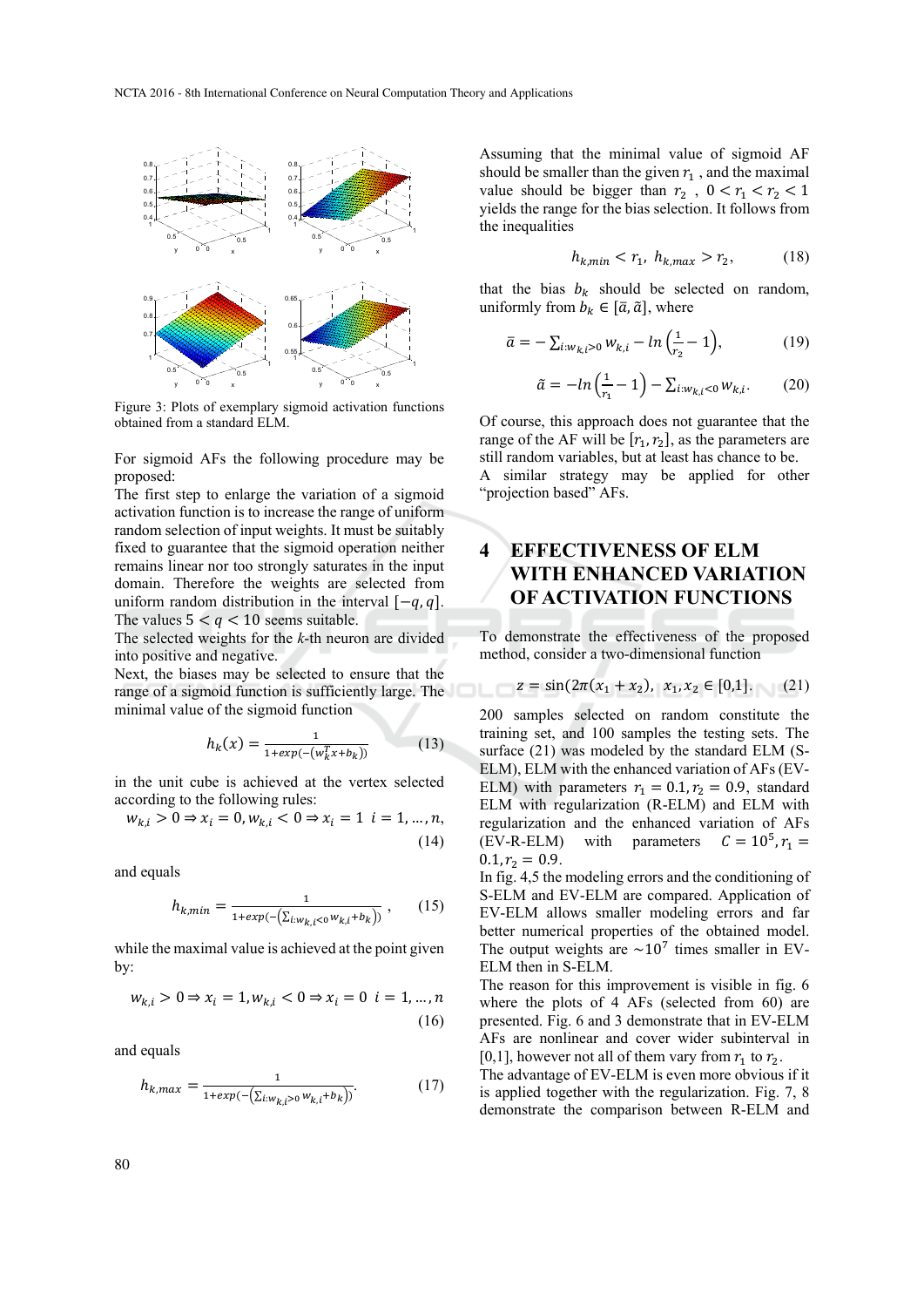

Figure 4: Testing (dotted) and training (solid) errors for S-ELM (brighter - green) and EV-ELM (darker – blue).

EV-R-ELM. The regularization alone is able to keep the output weights on a moderate level, but the modeling becomes unacceptably inaccurate. The EV-R-ELM improves the modeling accuracy and the conditioning together. Similar experiments were conducted for different modeling problems: with the training output corrupted by noise, with multiple inputs, with numerous extrema, and always the conclusions were similar.

### **5 CONCLUSIONS**

The main aim of this paper was to stress the fact that the sufficient variability of AFs is important for an ELM model accuracy and applicability. A slight modification of the standard ELM procedure is proposed, which allows enhancing the variance of each AF, without losing too much from the simplicity of random selection of parameters.

First, it is proposed to change the parameter of the random distribution of the input weights, next to modify the random distribution for the basses, taken already established weights into account. The proposed modification does not increase the computational complexity of an ELM training significantly – only two simple calculations for each bias are added. Enhancing the variation of AFs results in reduced output weights norm, better numerical conditioning of the output weights calculation, smaller errors for the same number of the hidden neurons. The proposed approach works efficiently together with the Tikhonov regularization applied in ELM.



Figure 5: Logarithm of the norm of the output weights (stars) and  $log(cond(HH<sup>T</sup>)$  (circles) for S-ELM (brighter - green) and EV-ELM (darker – blue).



Figure 6: Selected AFs (4 from 60) from the EV-ELM model.



Figure 7: Testing (dotted) and training (solid) errors for R-ELM (brighter - green) and EV-R-ELM (darker – blue).